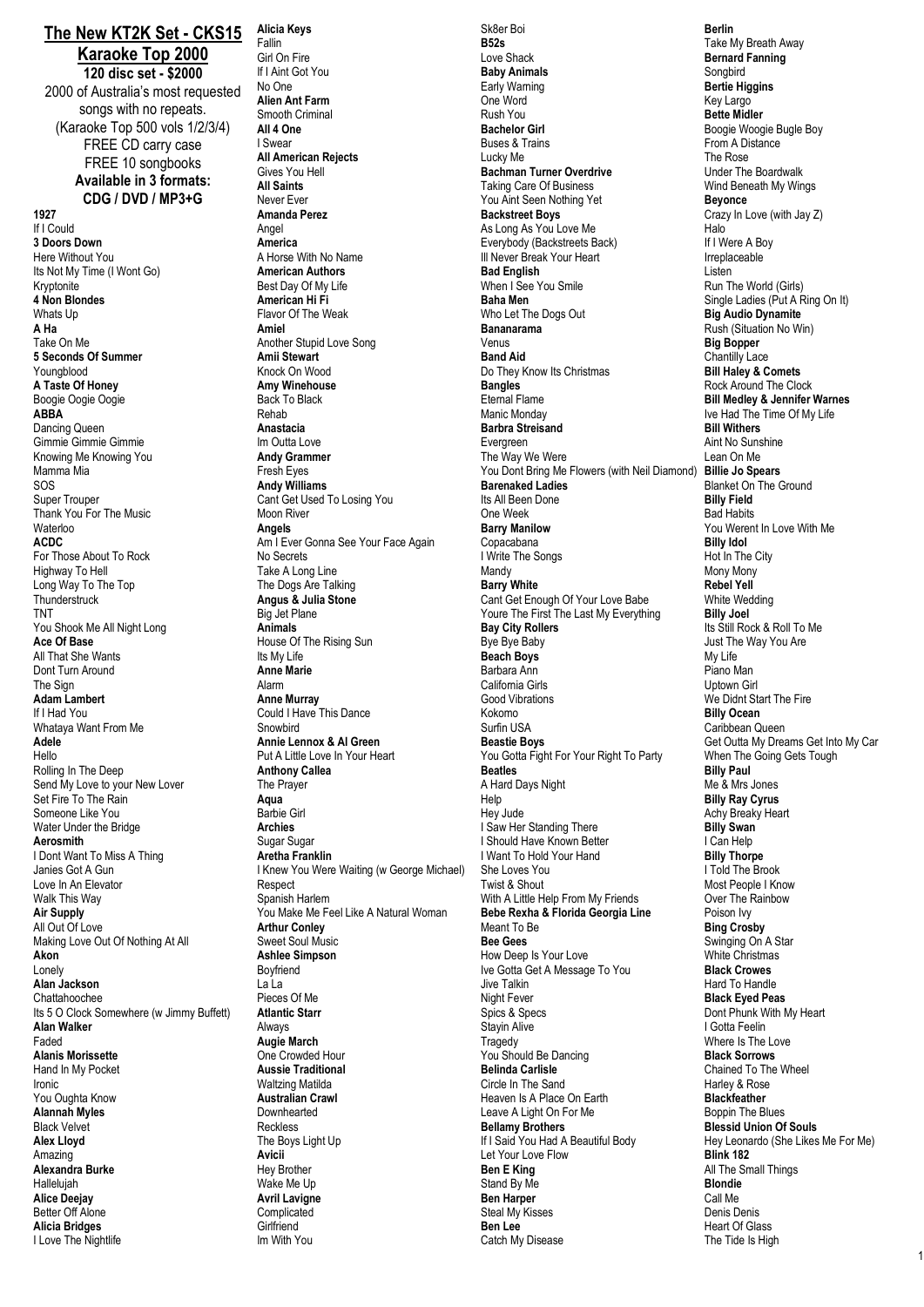**Blu Cantrell** Breathe Hit Em Up Style **Blue Swede** Hooked On A Feeling **Blues Brothers** Everybody Needs Somebody Shake Your Tail Feather Soul Man Sweet Home Chicago **Blur** Country House Song 2 **Bo Donaldson & Heywoods** Billy Dont Be A Hero **Bob Dylan** Blowin In The Wind Knockin On Heavens Door Like A Rolling Stone Subterranean Homesick Blues The Times They Are A Changin **Bob Marley** Could You Be Loved Is This Love Jamming No Woman No Cry One Love Three Little Birds **Bob Seger** Hollywood Nights **Mainstreet** Night Moves Old Time Rock & Roll Weve Got Tonight **Bobby Darin** Beyond The Sea Dream Lover Mack the Knife Splish Splash **Things Bobby Day** Rockin Robin **Bobby Fuller Four** I Fought The Law **Bobby Goldsboro** Hone y **Bobby Hebb** Sunny **Bobby Mcferrin** Dont Worry Be Happy **Bobby Vee** Take Good Care Of My Baby **Bobby Vinton** Blue Velvet Roses Are Red My Love **Bodeans** Closer to Free **Bon Jovi** Bad Medicine Its My Life Livin On A Prayer Wanted Dead Or Alive You Give Love A Bad Nam e **Boney M** Brown Girl In The Ring No Woman No Cry Rivers Of Babylon **Bonfunk Mcs** Freestyler **Bonnie Tyler** Its A Heartache Total Eclipse Of The Heart **Boston** More Than A Feeling **Boyz II Men** End Of The Road Ill Make Love To You **Boyzone** Father & Son Words **Boz Scaggs** Lido Shuffle **Bread** Baby Im A Want You Everything I Own If

Make It With You **Brenda Lee** Rockin Around The Christmas Tree Sweet Nothings **Brian Cadd** Let Go Little Ray Of Sunshine **Brian Hyland** Itsy Bitsy Teeny Weenie Yellow P Dot Bikini Sealed With A Kiss **Britney Spears** Baby One More Time Oops I Did It Again Sometimes You Drive Me Crazy **Bruce Channel** Hey Baby **Bruce Hornsby** The Way It Is **Bruce Springsteen** Born In The USA Dancing In The Dark Glory Days Im On Fire Secret Garden Streets of Philadelphia **Bruno Mar s** Billionaire (with Travie McCoy) Count On Me Grenade Just The Way You Are Locked Out Of Heaven Marry You Nothin On You (with BOB) The Lazy Song **Bryan Adams** All For Love (with Sting & Rod Stewart) Everything I Do I Do It For You Have You Ever Really Loved A Woman **Heaven** Please Forgive Me Run To You Summer Of 69 When Youre Gone (with Mel C) **Bryan Ferry** Lets Stick Together **Buddy Holly** Everyday **Heartbeat** Oh Boy Peggy Sue Rave On Thatll Be The Day **Bwitched** Cest La Vie **Byrds** Mr Tambourine Man **Calum Scott** Dancing On My Own **Calvin Harris & Rihanna** This Is What You Came For **Camila Cabello & Young Thug** Havana **Captain & Tennille** Love Will Keep Us Together **Carl Douglas** Kung Fu Fighting **Carly Rae Jepsen** Call Me Maybe **Carly Simon** Mockingbird Youre So Vain **Carole King** I Feel The Earth Move Its Too Late **Carpenters** Close To You Hurting Each Other Please Mr Postman Top Of The World **Cat Stevens** Moonshadow Wild World **CC Music Factory** Gonna Make You Sweat **Celine Dion**

Because You Loved Me My Heart Will Go On Power Of Love Thats The Way It Is Think Twice **Chainsmokers** Closer (with Halsey) Dont Let Me Down (with Daya) Something Just Like This (with Coldplay) **Chaka Khan** Im Every Woman **Charlene** Ive Never Been To Me **Charley Pride** Crystal Chandeliers **Charlie Daniels Band** The Devil Went Down To Georgia **Charlie Puth** One Call Away **Cheap Trick** If You Want My Love The Flame **Cher** Believe Gypsys Tramps & Thieves If I Could Turn Back Time Shoop Shoop Song (Its In His Kiss) Strong Enough Walkin In Memphis **Chic** Good Times Le Freak **Chicago (musical)** All That Jazz **Chicago** 25 Or 6 To 4 Hard Habit To Break If You Leave Me Now **Chiffons** Hes So Fine **Choirboys** Run To Paradise **Chris Deburgh** Lady In Red **Chris Isaak** Baby Did A Bad Bad Thing Wicked Game **Chris Rea** Fool (If You Think Its Over) **Chris Stapleton** Tennessee Whisky **Christina Aguilera Beautiful** Car Wash (Shark Tale Mix) Genie In A Bottle Lady Marmalade **Christina Perri** A Thousand Years Jar Of Hearts **Christine Anu** Island Home Party Sunshine On A Rainy Day **Christopher Cross** Sailing **Chubby Checker** Lets Twist Again **Chuck Berry** Johnny B Goode No Particular Place To Go Rock & Roll Music Roll Over Beethoven Sweet Little Sixteen **Chumbawamba Tubthumping Church** The Unguarded Moment **Clarence Carter** Strokin **Clash** Rock The Casbah Should I Stay Or Should I Go **Cliff Richard** Living Doll Summer Holiday **Club Nouveau**

Lean On Me **Col Joye** Bye Bye Baby Goodbye Heaven Is My Womans Love Oh Yeah Uh Huh Yes Sir Thats My Baby **Colbie Caillat Bubbly Cold Chisel** Bow River Cheap Wine Flame Trees Khe Sahn My Baby Saturday Night When The War Is Over You Got Nothing I Want **Coldplay** Speed Of Sound Viva La Vida Yellow **Color Me Badd**  $All 4 I 0.4$ I Wanna Sex You Up **Commitments** Mustang Sally **Commodores** Easy **Communards** Dont Leave Me This Way **Concrete Blonde** Joey **Connie Francis** Lipstick On Your Collar Stupid Cupid Whos Sorry Now **Contours** Do You Love Me **Conway Twitty** Its Only Make Believe **Coolio** Gangstas Paradise **Corrs Breathless** Runaway **Counting Crows** Big Yellow Taxi Mr Jones **Craig David** 7 Days Walking Away **Cranberries** Linger Dreams Zombie **Crash Test Dummies** Mmm Mmm Mmm Mmm **Creed** Higher With Arms Wide Open **Creedence Clearwater Revival** Bad Moon Rising Have You Ever Seen The Rain Lodi Lookin Out My Back Door Midnight Special Proud Mary Up Around the Bend Wholl Stop The Rain **Crowded House** Better Be Home Soon Dont Dream Its Over Something So Strong Weather With You **Cruel Sea** Honeymoon Is Over **Crystal Gayle** Dont It Make My Brown Eyes Blue Talking In Your Sleep **Crystal s** Da Doo Ron Ron Hes A Rebel **Culture Club** Do You Really Want To Hurt Me Karma Chameleon

**Cure**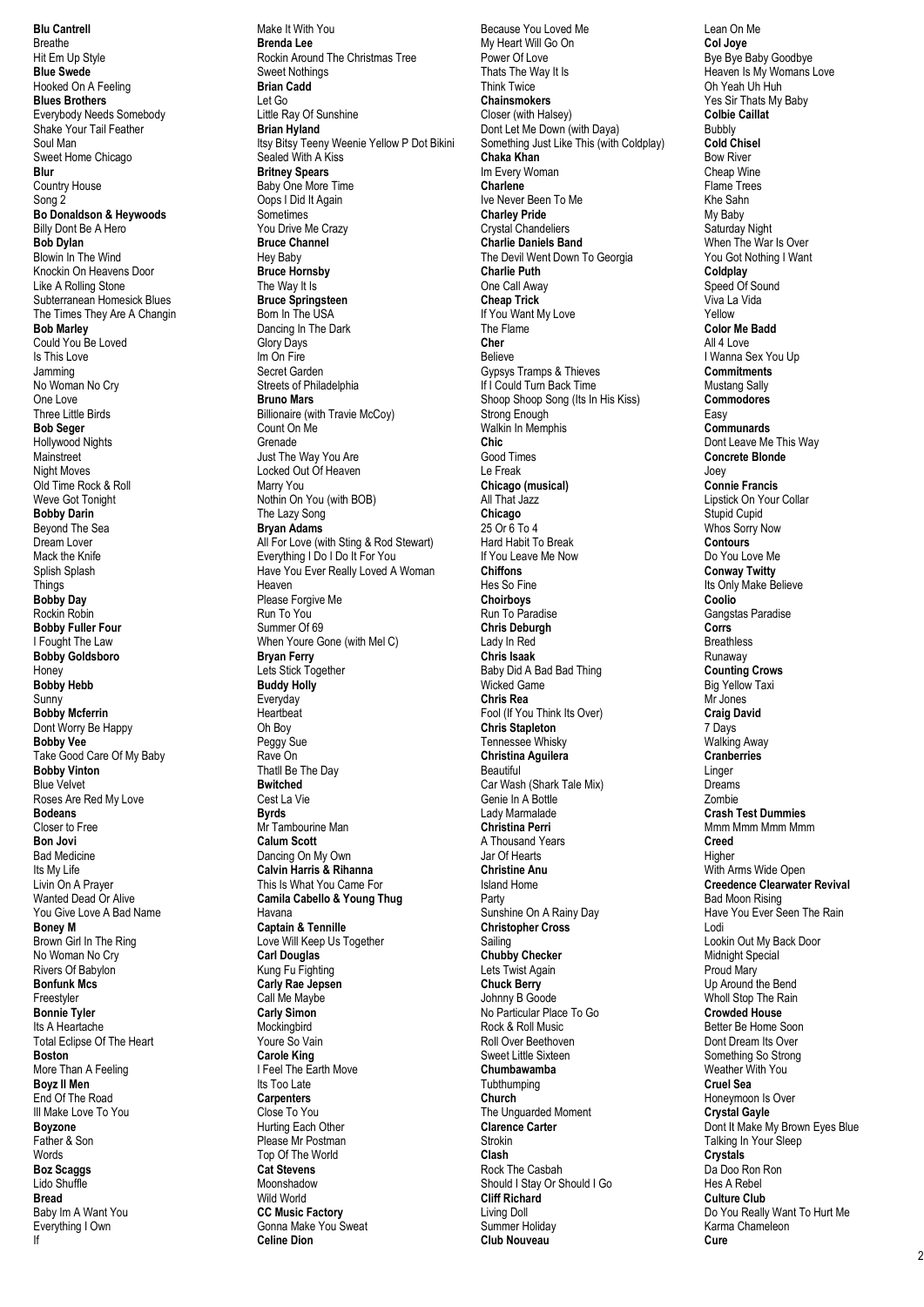Friday Im In Love Love Cats **Curtis Lee** Pretty Little Angel Eyes **Cutting Crew** I Just Died In Your Arms **Cyndi Lauper** Girls Just Wanna Have Fun Time After Time True Colors **Daddy Cool** Come Back Again Daddy Cool Eagle Rock **Daft Punk** Get Lucky **Dan Hartman** I Can Dream About You **Daniel Powter** Bad Day **Danny & Juniors** At The Hop **Darius Rucker** Wagon Wheel **Darkness** I Believe In A Thing Called Love **Darren Hayes** Insatiable Popular **Daryl Braithwaite** As The Days Go By Horses Youre My World **Dave Dobbin** Slice Of Heaven **Dave Edmunds** I Hear You Knocking **David Bowie** China Girl Fame Heroes Lets Dance Modern Love **Starman** Under Pressure (with Queen) **David Dundas** Jeans On **David Essex** Gonna Make you A Star Hold Me Close Rock On **David Lee Roth** Just A Gigolo I Aint Got Nobody **David Guetta & Kelly Rowland** When Love Takes Over **David Soul** Dont Give Up On Us **Dean Lewis** Be Alright **Mayoe Dean Martin** Everybody Loves Somebody Memories Are Made Of This Thats Amore (Thats Love) Volare (Nel Blu Dipinto Di Blu) **Debbie Harry** I Want That Man **Deborah Conway** Only The Beginning **Dee Lite** Groove Is In The Heart **Deep Blue Something** Breakfast At Tiffanys **Deep Purple** Smoke On The Water **Def Leppard** Lets Get Rocked Love Bites Pour Some Sugar On Me **Del Shannon** Hats Off To Larry Runaway **Delltones** Come A Little Bit Closer **Delta Goodrem** Almost Here (with Brian McFadden) Born To Try In This Life Innocent Eyes Lost Without You Predictable **Deniece Williams** Lets Hear It For The Boy **Depeche Mode** Just Cant Get Enough **Destinys Child Bootylicious** Independent Women Jumpin Jumpin Say My Name **Devo** Whin It **Dexys Midnight Runners** Come On Eileen **Diana Ross** Aint No Mountain High Enough Chain Reaction Touch Me In The Morning **Dido** Here With Me Thank You White Flag **Diesel** Dont Need Love Soul Revival Tip Of My Tongue **Dinah Shore** Sentimental Journey **Dinah Washington** Baby (You Got What It Takes) (w Brook Benton) Is There Something I Should Know What A Difference A Day Makes **Dion & Belmonts** A Teenager In Love Runaround Sue The Wanderer **Dionne Warwick** Anyone Who Had A Heart Do You Know The Way To San Jose Heartbreaker I Say A Little Prayer Thats What Friends Are For Walk On By **Dire Straits** Money For Nothing Romeo & Juliet Sultans Of Swing Twisting By the Pool Walk Of Life **Divinyls** Back To The Wall Boys In Town I Touch Myself Pleasure & Pain **Dixie Chicks** Goodbye Earl Landslide Not Ready To Make Nice The Traveling Soldier Theres Your Trouble Wide Open Spaces **DJ Otzi** Hey Baby **Dj Sammy & Yanou & Do** Heaven **DJ Snake & Justin Bieber** Let Me Love You **DNCE** Cake By The Ocean **Dobie Gray** Drift Away **Dolly Parton** 9 To 5 Jolene **Don Henley** Boys Of Summer **Don Mclean** American Pie Vincent (Starry Starry Night) **Donna Summer** Bad Girls Hot Stuff No More Tears (Enough Is Enough)

**Doobie Brothers** Black Water China Grove Listen To The Music Long Train Running **Doors** Hello I Love You Light My Fire Love Her Madly Riders On The Storm Roadhouse Blues **Doris Day** Que Sera Sera Secret Love **Dr Hook** Sylvias Mother When Youre In Love With A Beautiful Woman **Dragon** April Sun In Cuba Are You Old Enough Rain Young Years **Drake** One Dance **Drifters** Under The Boardwalk Up On The Roof **Dua Lipa** Be The One **Duffy Mercy Duran Duran** Hungry Like The Wolf Rio The Reflex **Dusty Springfield** I Only Wanna Be With You Son Of A Preacher Man **Eagles** Desperado Hotel California Lyin Eyes New Kid In Town Take It Easy Take It To The Limit **Earth Wind & Fire** Boogie Wonderland September **Easybeats** Friday On My Mind Shes So Fine **Ed Sheeran** Castle On The Hill Galway Girl Lego House Perfect Shape Of You The A Team Thinking Out Loud **Eddie Cochran** Summertime Blues **Eddie Floyd** Knock On Wood **Edison Lighthouse** Love Grows (Where My Rosemary Goes) **Elaine Paige & Barbara Dickson** I Know Him So Well **Ella Fitzgerald** A Tisket A Tasket **Elle King** X's & O's **Elton John** Candle In The Wind Circle Of Life Crocodile Rock Daniel Dont Go Breaking My Heart (with Kiki Dee) Rocket Man Your Song **Elvis Presley** All Shook Up Always On My Mind Blue Suede Shoes Cant Help Falling In Love Dont Be Cruel

Hound Dog In The Ghetto Jailhouse Rock Return To Sender Suspicious Minds Teddy Bear The Wonder Of You **EMF** Unbelievable **Eminem & Rihanna** Love The Way You Lie **Emotions** Best Of My Love **En Vogue** My Lovin (Youre Never Gonna Get It) Whatta Man (with Salt n Pepa) **Engelbert Humperdinck** A Man Without Love Quando Quando Quando Release Me Spanish Eyes The Last Waltz **England Dan & John Ford Coley** Id Really Love To See You Tonight **Enrique Iglesias** Dont Turn Off The Lights Escape Hero<sup>1</sup> **Eric Carmen** All By Myself Hungry Eyes **Eric Clapton** Cocaine I Shot The Sheriff Layla My Fathers Eyes Tears In Heaven Wonderful Tonight **Escape Club** Wild Wild West **Eskimo Joe** By The Sea **Estelle & Kanye West** American Boy **Etta James** At Last **Europe** The Final Countdown **Eurythmics** Sweet Dreams (Are Made Of This) Would I Lie To You **Evanescence** Bring Me To Life Call Me When Youre Sober Going Under My Immortal **Everclear** Santa Monica **Everly Brothers** All I Have To Do Is Dream Bye Bye Love Wake Up Little Susie Walk Right Back **Evermore** Its Too Late **Exciters** Tell Him **Exile** Kiss You All Over **Extreme** More Than Words **Fairground Attraction** Perfect **Faith Hill** Breathe Piece Of My Heart The Way You Love Me There Youll Be This Kiss **Fall Out Boy** Thnks Fr Th Mmrs **Fastball** The Way **Fats Domino** Aint That A Shame Blueberry Hill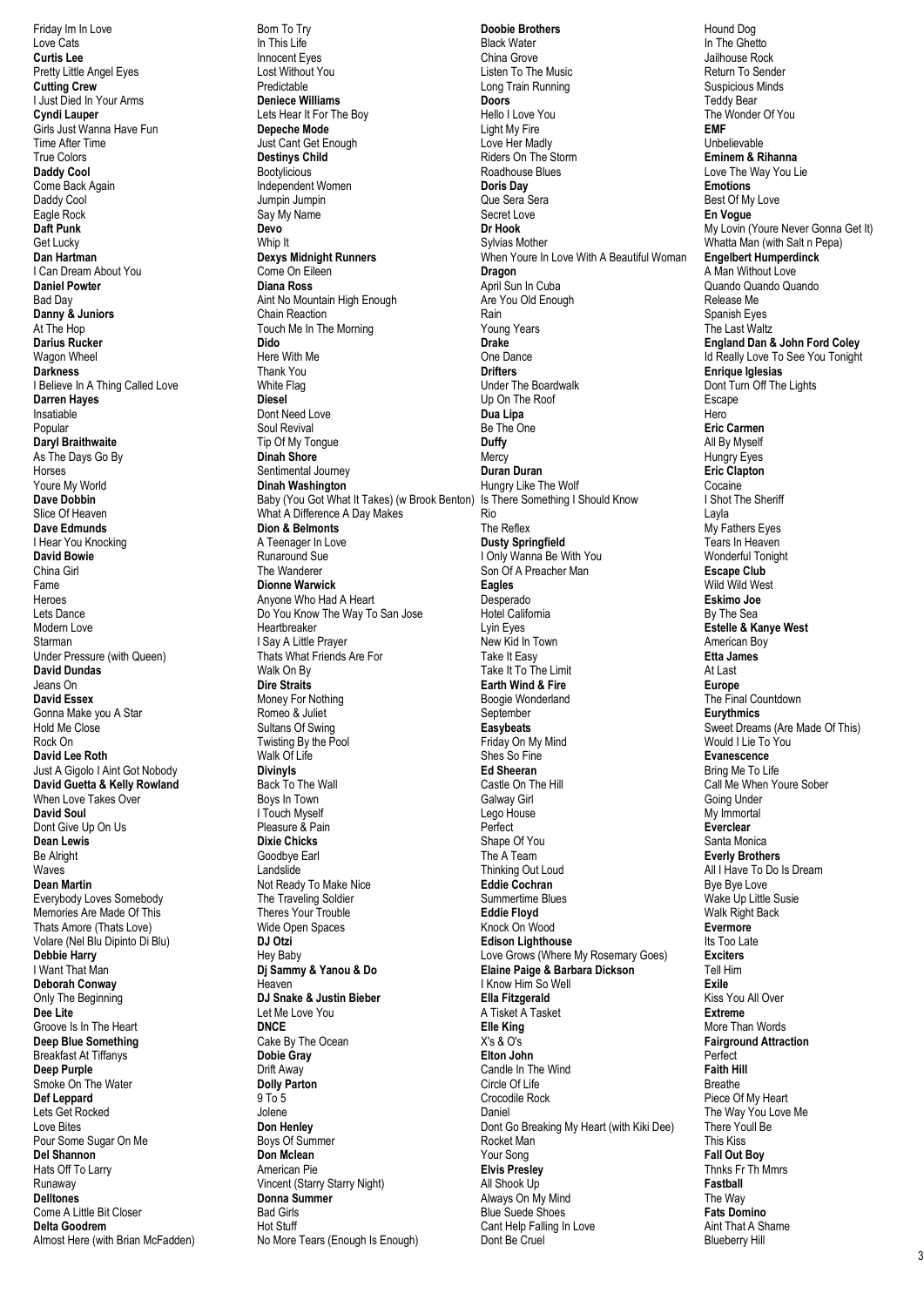**Feargal Sharkey** A Good Heart **Fergie** Big Girls Dont Cry **Glamorous Fifth Harmony & Ty Dolla Sign** Work From Home **Fine Young Cannibals** She Drives Me Crazy **Fleetwood Mac** Dreams Go Your Own Way Landslide Rhiannon **Florence + The Machine** Youve Got The Love **Fontella Bass** Rescue Me **Foo Fighters** All My Life Best Of You Learn To Fly Monkey Wrench Times Like These **Foreigner** Hot Blooded I Want To Know What Love Is Waiting For A Girl Like You **Fortunes** Youve Got Your Troubles **Foster The People** Pumped Up Kicks **Foundations** Build Me Up Buttercup **Fountains Of Wayne** Stacys Mom **Four Seasons** Big Girls Dont Cry Rag Doll **Four Tops** I Cant Help Myself Its The Same Old Song **Frank Ifield** I Remember You **Frank Sinatra** My Kind Of Town Chicago My Way New York New York Strangers In The Night Thats Life The Lady Is A Tramp **Frankie Goes To Hollywood** Relax **Frankie Lymon & Teenagers** Why Do Fools Fall In Love **Frankie Valli** Cant Take My Eyes Off Of You December 1963 (Oh What A Night) My Eyes Adored You **Fray** How To Save A Life Over My Head (Cable Car) You Found Me **Freda Payne** Band Of Gold **Free** All Right Now **Fuel** Shimmer **Fugees & Lauryn Hill** Killing Me Softly **Fun & Janelle Monae** We Are Young **Gangajang** Sounds Of Then **Gap Band** Oops Upside Your Head **Garth Brooks** Friends In Low Places If Tomorrow Never Comes **Gary Numan** Cars **Gary Puckett & Union Gap** Young Girl **Gene Chandler** Duke Of Earl

**Gene Pitney** 24 Hours From Tulsa Somethings Gotten Hold Of My Heart **Gene Vincent** Be Bop A Lula **Genesis** Invisible Touch **George Benson** Nothings Gonna Change My Love For You **George Ezra** Blame It On Me Budapest Paradise Shotgun **George Harrison** Got My Mind Set On You My Sweet Lord **George McCrae** Rock Your Baby **George Michael** Careless Whisper Dont Let The Sun Go Down On Me (w Elton) Faith Father Figure **George Thorogood** Bad To The Bone Get A Haircut Get A Job **Georgia Satellites** Keep Your Hands To Yourself **Gerry & The Pacemakers** Youll Never Walk Alone **Gerry Rafferty** Baker Street **Gilbert Osullivan** Alone Again (Naturally) **Gin Blossoms** Hey Jealousy **Gladys Knight** If I Were Your Woman Midnight Train To Georgia **Glen Campbell** Rhinestone Cowboy Wichita Lineman **Glenn Frey** The Heat Is On **Gloria Gaynor** I Will Survive **Gnarls Barkley** Crazy **Goanna** Solid Rock **Goo Goo Dolls** Iris Slide **Good Charlotte** Girls & Boys I Dont Want To Be In Love (Dance Floor Anth) Lifestyles Of The Rich & Famous **Gordon Lightfoot** If You Could Read My Mind Sundown **Gotye & Kimbra** Somebody That I Used To Know **Green Day** Basket Case Hitchin A Ride **Minority** Time Of Your Life (Good Riddance) When I Come Around **Greg Kihn Band** The Breakup Song **Gregg Allman** Midnight Rider **Gretchen Wilson** All Jacked Up Redneck Woman **Grinspoon** Dont Change Hard Act To Follow Just Ace **Guns N Roses** Knockin On Heavens Door Paradise City Patience Sweet Child O Mine **Guy Sebastian**

All I Need Is You Angels Brought Me Here Battle Scars (with Lupe Fiasco) Kryptonite **Gwen Stefani** 4 In The Morning Hollaback Girl Rich Girl (with Eve) The Sweet Escape What You Waiting For **Gwyneth Paltrow & Huey Lewis** Cruisin **Hall & Oates** I Cant Go For That (No Can Do) Kiss On My List Maneater Out Of Touch Sara Smile Shes Gone **Hank Williams** Jambalaya (On The Bayou) **Hanson** Mmm Bon **Harry Belafonte** Day O (The Banana Boat Song) **Harry Chapin** Cats In The Cradle **Harry Connick Jr** It Had To Be You **Harry Styles** Sign Of The Times **Heart** All I Wanna Do Is Make Love To You Alone These Dreams What About Love **Helen Reddy** Aint No Way To Treat A Lady Delta Dawn I Am Woman **Hermans Hermits** Im Into Something Good **Hinder** Lips Of An Angel **Hollies** He Aint Heavy Hes My Brother Long Cool Woman In A Black Dress **Hoobastank** The Reason **Hoodoo Gurus** Good Times Like Wow Wipeout Miss Freelove 69 Whats My Scene **Hooters** And We Danced **Hootie & Blowfish** I Only Wanna Be With You Let Her Cry **Hot Chocolate** You Sexy Thing **Hozier** Take Me To Church **Hues Corporation** Rock The Boat **Huey Lewis & News** Hip To Be Square Stuck With You The Power Of Love **Human League** Dont You Want Me **Human Nature & John Farnham** Everytime You Cry **Hunters & Collectors** Do U See What I See Holy Grail Throw Your Arms Around Me When The River Runs Dry **Hush** Bony Moronie **Ian Moss** Tuckers Daughter **Imagine Dragons** Believer **Thunder** Whatever It Takes

I**cehouse Crazy** Great Southern Land **Idina Menzel** Let It Go **Iggy Pop** Real Wild Child Candy (with Kate Pierson) **Illy & Vera Blue Papercuts Incubus** Drive Wish You Were Here I**nvertigo** Chances Are **INXS** Devil Inside Good Times (with Jimmy Barnes) Mystify Need You Tonight Never Tear Us Apart New Sensation Original Sin Pretty Vegas Suicide Blonde **Irene Cara** Fame Flashdance What A Feeling **Irish Traditional** Cockles & Mussels Danny Boy When Irish Eyes Are Smiling **J Geils Band** Centerfold **Jack Johnson** Better Together Flake Good People Sitting Waiting Wishing **Jackie Wilson** Your Love Keeps Lifting Me Higher & Higher **Jackson 5** Blame It On The Boogie **James Arthur** Say You Wont Let Go **James Bay** Hold Back The River **James Blundell & Dingos** Way Out West **James Blunt** 1973 High Youre Beautiful **James Brown** Sex Machine **James Ingram** Baby Come To Me (w Patti Austin) Somewhere Out There (w Linda Ronstadt) **James Taylor** Fire & Rain Handy Man How Sweet It Is (To Be Loved By You) Youve Got A Friend **Jamiroquai** Virtual Insanity **Janet Jackson** Thats The Way Love Goes What Have You Done For Me Lately **Janis Ian** At Seventeen **Janis Joplin** Me & Bobby Mcgee Mercedes Benz **Jason Derulo** In My Head **Jason Mraz** Im Yours **Jeannie C Riley** Harper Valley PTA **Jebediah** Leaving Home **Jeff Beck** Hi Ho Silver Lining **Jennifer Hudson** And I Am Telling You Im Not Going **Jennifer Lopez**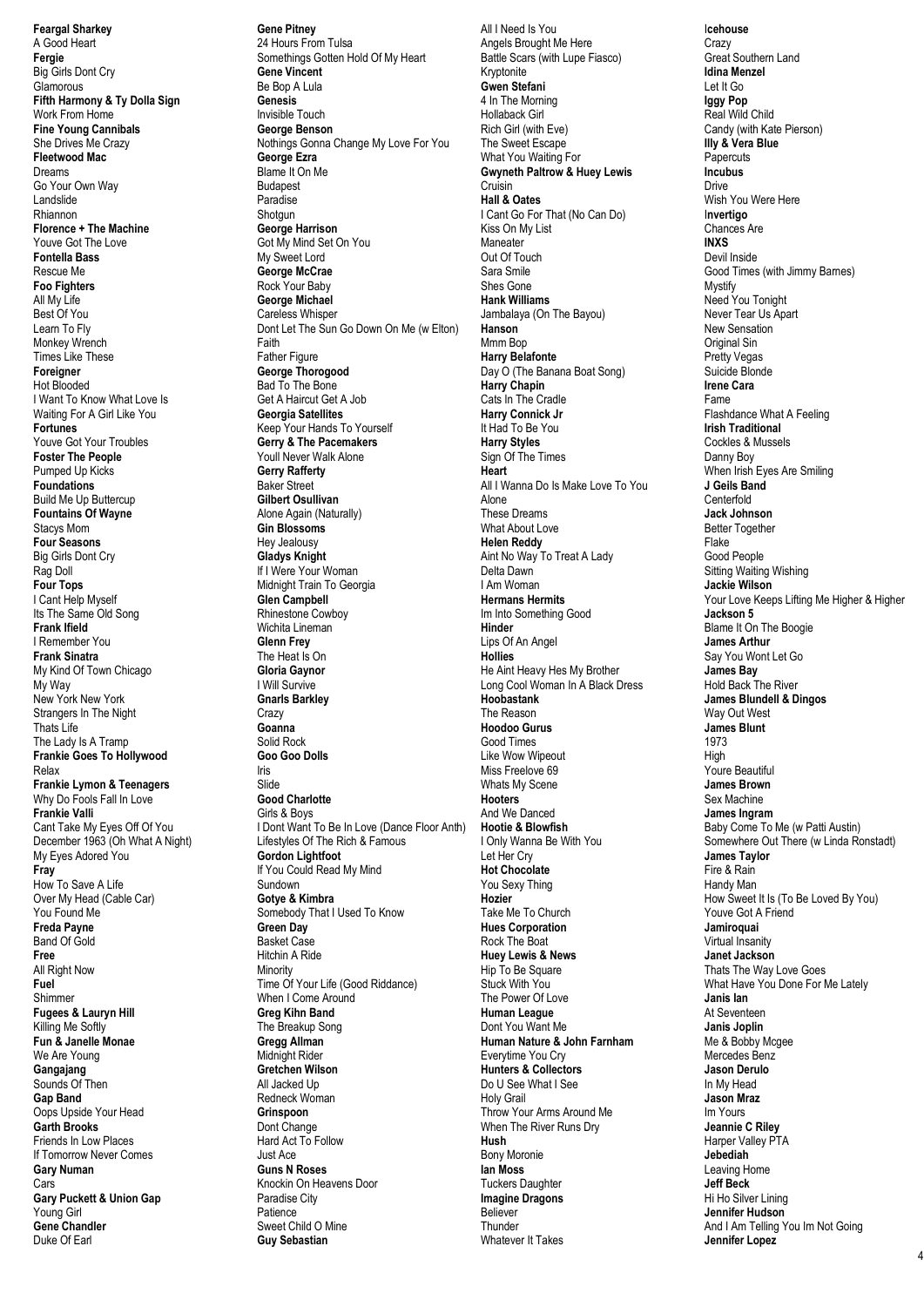If You Had My Love Lets Get Loud Love Dont Cost A Thing Waiting For Tonight **Jennifer Love Hewitt** Barenaked **Jennifer Paige** Crush **Jenny Morris** She Has To Be Loved **Jerry Lee Lewis** Great Balls Of Fire Whole Lotta Shakin Goin On **Jessica Simpson** I Wanna Love You Forever With You **Jessie J** Domino Flashlight Price Tag **Jet** Are You Gonna Be My Girl Cold Hard Bitch Get Me Outta Here Rollover Dj **Jewel** Foolish Games Hands You Were Meant For Me **Jim Croce** Bad Bad Leroy Brown **Jim Reeves** Hell Have To Go **Jim Stafford** Spiders & Snakes **Jimmy Barnes** Driving Wheels Working Class Man **Jimmy Buffett Margaritaville Jimmy Dean** Big Bad John **Jimmy Ruffin** What Becomes Of The Brokenhearted **Joan Armatrading** Drop The Pilot **Joan Baez** The Night They Drove Old Dixie Down **Joan Jett & Blackhearts** Dirty Deeds I Love Rock N Roll **Joan Osborne** One Of Us **Joe Cocker** Unchain My Heart Up Where We Belong (w Jennifer Warnes) You Are So Beautiful **Joe Walsh** Lifes Been Good Rocky Mountain Way **John Butler Trio** Somethings Gotta Give **John Cougar Mellencamp** Hurts So Good Jack & Diane Rock In The USA Small Town **John Denver** Annies Song Take Me Home Country Roads Thank God Im A Country Boy **John Farnham** Age Of Reason Burn For You Help Pressure Down Take The Pressure Down Touch Of Paradise Two Strong Hearts When Something Is Wrong/Baby (w J Barnes) Youre The Voice **John Fred & His Playboy Band** Judy In Disguise (With Glasses) **John Legend** All Of Me **John Lennon**

Imagine **John Mayer** Bigger Than My Body Your Body Is A Wonderland **John Mellencamp** Lonely Old Night **John Paul Young** Love Is In The Air Yesterdays Hero **John Travolta & Olivia Newton John** Grease Megamix Summer Nights Youre The One That I Want **John Williamson** True Blue **Johnny Cash** A Boy Named Sue Folsom Prison Blues I Walk The Line Ring Of Fire **Johnny Horton** The Battle Of New Orleans **Johnny Mathis** Misty The Twelfth Of Never Too Much Too Little Too Late (w D Williams) **Johnny Nash** I Can See Clearly Now **Johnny O Keefe** Move Baby Move She Wears My Ring Shes My Baby Shout Sing & Tell The Blues So Long Wild One **Jonas Blue** Fast Car **Jordin Sparks Battlefield** Tattoo **Josh Groban** You Raise Me Up **Journey** Dont Stop Believin **Judy Collins** Send In The Clowns **Judy Garland** Somewhere Over The Rainbow **Judy Stone** Born A Woman **Juice Newton** Angel Of The Morning Queen Of Hearts **Julio Iglesias & Willie Nelson** To All The Girls Ive Loved Before **Justin Bieber** Love Yourself Sorry Baby **Justin Timberlake** Cant Stop The Feeling Cry Me A River Rock Your Body Senorita **Kaiser Chiefs** Ruby **Kasey Chambers** Like A River Not Pretty Enough The Captain **Kate Ceberano** Bedroom Eyes Pash **Katrina & Waves** Walking On Sunshine **Katy Perry** California Gurls (with Snoop Dogg) Firework Hot n Cold I Kissed A Girl Last Friday Night (Tgif) Rise Roar Teenage Dream Waking Up In Vegas **KC & Sunshine Band**

Get Down Tonight Give It Up Please Dont Go Thats The Way (I Like It) **Kd Lang** Constant Craving **Keith Urban & Carrie Underwood** The Fighter **Kelly Clarkson** Because Of You Behind These Hazel Eyes Breakaway Miss Independent My Life Would Suck Without You Never Again Since U Been Gone **Kenny Loggins** Danger Zone Footloose Your Mama Dont Dance **Kenny Rogers** Coward Of The County Islands In The Stream (with Dolly Parton) Lucille Ruby Dont Take Your Love To Town The Gambler **Kesha** This Is Me Tik Tok We R Who We R **Khalid** Young Dumb & Broke **Kid Rock** All Summer Long **Killers** Human Mr Brightside **Killing Heidi** Calm Down I Am Mascara Weir **Kim Carnes** Bette Davis Eyes **Kim Wilde** Kids In America You Keep Me Hangin On **Kings Of Leon** Sex On Fire Use Somebody **Kinks** Lola You Really Got Me **Kiss** God Gave Rock N Roll To You I Was Made For Loving You **Knack** My Sharona **Kool & Gang** Celebration Get Down On It Ladies Night **Kungs Vs Cookin On 3 Burners** This Girl **Kylie Minogue** Better The Devil You Know Cant Get You Out Of My Head I Should Be So Lucky Spinning Around The Locomotion **Labrinth** Beneath Your Beautiful (w Emili Sande) Jealous **Lady Antebellum** Need You Now **Lady Gaga** Alejandro Bad Romance Born This Way Just Dance Paparazzi Poker Face Shallow (w Bradley Cooper) Telephone (with Beyonce) The Edge Of Glory **Laura Branigan**

Gloria Self Control Solitaire **Leann Rimes** Blue Cant Fight The Moonlight **Led Zeppelin** Stairway To Heaven **Len** Steal My Sunshine **Lenny Kravitz** American Woman Are You Gonna Go My Way **Leo Sayer** When I Need You You Make Me Feel Like Dancing **Leona Lewis** Better In Time Bleeding Love **Leonardos Bride** Even When Im Sleeping **Lesley Gore** Its My Party **Lifehouse** Halfway Gone Hanging By A Moment **Lily Allen** Not Fair The Fear **Linda Ronstadt** Blue Bayou Dont Know Much (w Aaron Neville) When Will I Be Loved **Linkin Park** In The End **Lionel Richie** All Night Long (All Night) Dancing On The Ceiling Endless Love (with Diana Ross) Hello Say You Say Me **Still** Three Times A Lady Truly **Lisa Loeb** Stay (I Missed You) **Little Richard** Good Golly Miss Molly Long Tall Sally Lucille **Little River Band** Cool Change Help Is On Its Way Playing To Win Reminiscing **Liv Maessen** Knock Knock Whos There **Living End** All Torn Down **Liza Minelli** Cabaret **LL Cool J & Jennifer Lopez** All I Have **LMFAO** Sexy & I Know It **Lobo** Me & You & A Dog Named Boo **Lonestar** Amazed **Lorde** Green Light Royals **Los Del Rio** Macarena **Los Lobos** La Bamba **Lou Bega** Mambo No. 5 **Lou Gramm** Midnight Blue **Lou Rawls** Youll Never Find Another Love Like Mine **Lou Reed** Walk On The Wild Side **Louis Armstrong**

Hello Dolly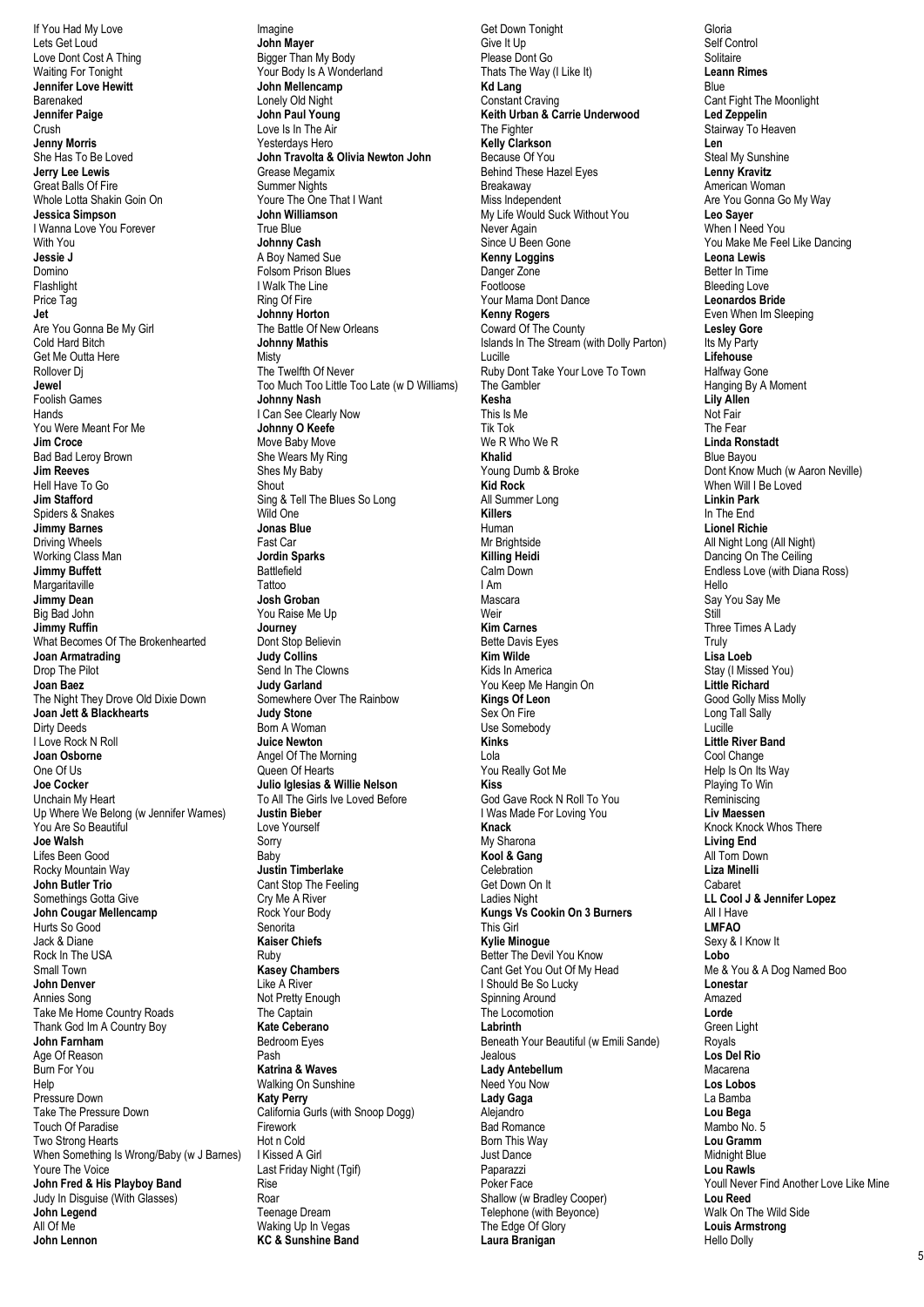We Have All The Time In The World What A Wonderful World When The Saints Go Marching In **Lucky Star** Ive Been Everywhere **Luis Fonza & Justin Bieber** Despacito **Lukas Graham** 7 Years Love Someone **Lulu Shout** To Sir With Love **Lumineers** Ho Hey **Luther Vandross & Janet Jackson** The Best Things In Life Are Free **Lynn Anderson** Rose Garden (I Never Promised You A) **Lynyrd Skynyrd** Free Bird Sweet Home Alabama **M People** Moving On Up **Macy Gray** I Try **Madness** Baggy Trousers House Of Fun It Must Be Love Our House **Madonna** Crazy For You Dont Cry For Me Argentina Hanky Panky **Holiday** Like A Prayer Like A Virgin Material Girl Papa Dont Preach **Mamas & Papas** California Dreaming Monday Monday **Mandy Moore Candy Manfred Mann** Do Wah Diddy Diddy **Manhattans** Kiss & Say Goodbye **Marc Cohn** Walking In Memphis **Marcia Hines** I Got The Music In Me I Just Dont Know What To Do With Myself **Marcie Blane** Bobbys Girl **Maria Carey** All I Want For Christmas **Fantasy** Hero Ill Be There Vision Of Love Without You One Sweet Day **Marie Osmond** Paper Roses **Mark Ronson** Uptown Funk (with Bruno Mars) Valerie (with Amy Winehouse) **Maroon 5** Dont Wanna Know (with Kendrick Lamar) Harder To Breathe Makes Me Wonder Moves Like Jagger (with Christina Aguilera) She Will Be Loved This Love Wont Go Home Without You **Martha & Vandellas** Dancing In The Street Heat Wave Jimmy Mack **Marty Robbins** A White Sport Coat (And A Pink Carnation) Devil Woman **Marvin Gaye** I Heard It Through The Grapevine

Lets Get It On Sexual Healing **Mary Mary** Shackles (Praise You) **Mary Hopkin** Those Were The Days **Mary Wells** My Guy **Masters Apprentices** Turn Up Your Radio **Matchbox Twenty** 3am Bright Lights How Far Weve Come If Youre Gone Push Real World Unwell **Maurice Williams & Zodiacs Stay Mavericks** All You Ever Do Is Bring Me Down Dance The Night Away **Max Merritt** Slipping Away **MC Hammer** U Cant Touch This **McCoys** Hang On Sloopy **McFadden & Whitehead** Aint No Stoppin Us Now **Meat Loaf** Bat Out Of Hell Id Do Anything For Love (But I Wont Do That) Paradise By The Dashboard Light **Meghan Trainor** All About That Bass **Mel Torme** Blue Moon **Melanie** Brand New Key **Melissa Etheridge** Bring Me Some Water I Want To Come Over Like The Way I Do **Men At Work** Down Under Who Can It Be Now **Mental As Anything** Hes Just No Good For You If You Leave Me Can I Come Too Live It Up Nips Are Getting Bigger Too Many Times **Meredith Brooks** Bitch **Merrill Bainbridge** Mouth **Michael Bolton** How Am I Supposed To Live Without You Said I Loved You But I Lied When A Man Loves A Woman **Michael Buble** Cry Me A River Feeling Good Havent Met You Yet Home Save The Last Dance For Me Sway **Michael Jackson Bad** Beat It Ben Black Or White Billie Jean Dont Stop Till You Get Enough Rock With You The Way You Make Me Feel **Thriller Middle Of The Road** Chirpy Chirpy Cheep Cheep **Midnight Oil** Beds Are Burning Forgotten Years King Of The Mountain

Power & The Passion

**Nena**

US Forces **Mike & Mechanics** The Living Years **Mike Posner** I Took A Pill In Ibitha **Miley Cyrus** Party In The USA The Climb Wrecking Ball **Missy Higgins** Scar Ten Days The Special Two This Is How It Goes **Mixtures** The Pushbike Song **Mo** Final Song **Models** Barbados **Mondo Rock** Come Said The Boy Cool World **Monica** Angel Of Mine The Boy Is Mine (with Brandy) **Monkees** Daydream Believer Hey Hey Were The Monkees Im A Believer Last Train To Clarksville **Moody Blues** Nights In White Satin **Motley Crue** Smokin In The Boys Room **Moving Pictures** What About Me **Mr Mister** Broken Wings Kyrie **Mumford & Sons** Little Lion Man **Mungo Jerry** In The Summertime **Nancy Sinatra** Jackson (with Lee Hazlewood) These Boots Are Made For Walkin **Nat King Cole** Mona Lisa Ramblin Rose Unforgettable **Natalie Cole** Miss You Like Crazy Pink Cadillac Unforgettable (duet with Nat King Cole) **Natalie Imbruglia** Big Mistake Torn Wish I Was There **Natasha Bedingfield** These Words Unwritten **Ne Yo** Closer So Sick **Neil Diamond** Cracklin Rosie I Am I Said Kentucky Woman Love On The Rocks Mr Bojangles Red Red Wine Sweet Caroline **Neil Sedaka** Happy Birthday Sweet Sixteen Laughter In The Rain **Neil Young** Rockin In The Free World **Nelly** Dilemma (with Kelly Rowland) Hot In Herre **Nelly Furtado** All Good Things (Come To An End) Im Like A Bird Turn Off The Lights

99 Red Balloons **Neneh Cherry** Buffalo Stance **New Kids On The Block** Hangin Tough You Got It (The Right Stuff) **New Radicals** You Get What You Give **New Zealand Traditional** Pokarekareaha **Niall Horan** Slow Hands **Nick Gilder** Hot Child In The City **Nickelback** Far Away How You Remind Me Someday **Nicki Minaj Starships Nilsson** Without You **Nine Days** Absolutely (Story Of A Girl) **Nirvana** Lithium Smells Like Teen Spirit **No Doubt** Dont Speak Hey Baby (w Bounty Killer) Its My Life Just A Girl Sunday Morning **Noiseworks** Hot Chilli Woman No Lies Take Me Back Touch **Norah Jones** Come Away With Me Dont Know Why **Normie Rowe** Ooh La La Que Sera Sera Shakin All Over **NSYNC** Bye Bye Bye God Must Have Spent A Little More Time I Want You Back Tearin Up My Heart This I Promise You **Oasis** Champagne Supernova Dont Look Back In Anger **Wonderwall OC Smith** Little Green Apples **Offspring** Pretty Fly (For A White Guy) Self Esteem **Ojays** Love Train **Old 55** On The Prowl **Oleta Adams** Get Here **Olivia Newton John** Banks Of The Ohio Hopelessly Devoted To You If You Love Me Let Me Know Let Me Be There Physical **One Direction** Live While Were Young One Way Or Another (Teenage Kicks) What Makes You Beautiful **Onerepublic** Counting Stars Stop & Stare **Orianthi** According To You Shut Up & Kiss Me **Otis Redding** Sittin On The Dock Of The Bay **Outkast**

Hey Ya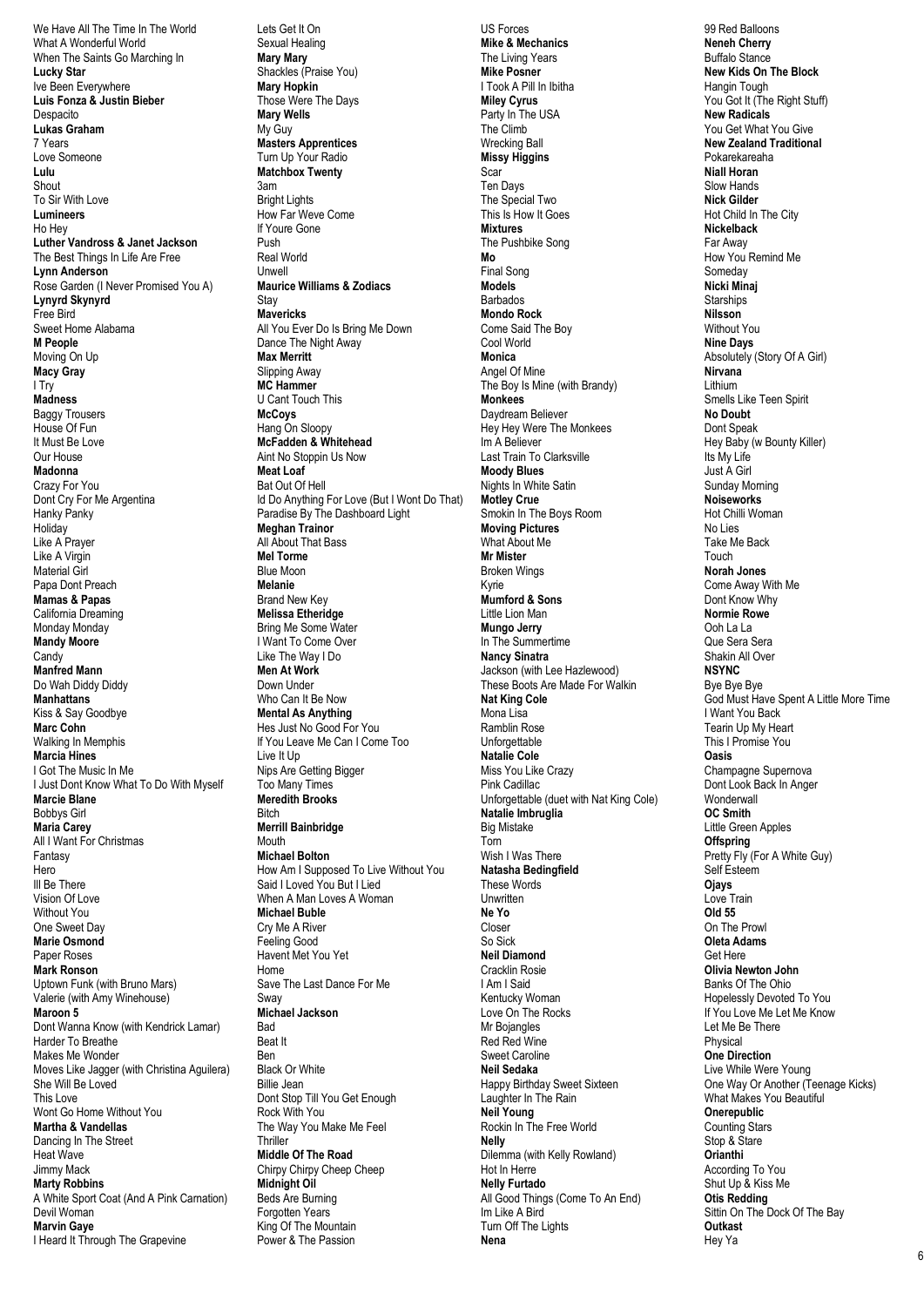**Owl City** Fireflies **Paper Lace** The Night Chicago Died **Paramore** Decode The Only Exception **Passenger** Anywhere Let Her Go **Pat Benatar** All Fired Up Hit Me With Your Best Shot Love Is A Battlefield We Belong **Pat Boone** April Love Love Letters In The Sand **Patrick Hernandez** Born To Be Alive **Patsy Cline** Crazy I Fall To Pieces Shes Got You Sweet Dreams Walkin After Midnight **Paul Anka** Diana Puppy Love Put Your Head On My Shoulder Youre Having My Baby **Paul Kelly** Before Too Long Dumb Things To Her Door **Paul McCartney** Ebony & Ivory (with Stevie Wonder) Silly Love Songs (with Wings) The Girl Is Mine (with Michael Jackson) **Paul Simon** Fifty Ways To Leave Your Lover You Can Call Me Al **Paul Young** Everytime You Go Away Wherever I Lay My Hat **Paula Cole** I Dont Want To Wait **Peabo Bryson & Roberta Flack** Tonight I Celebrate My Love For You **Peaches & Herb** Reunited **Pearl Jam** Better Man Jeremy Last Kiss **Peggy Lee** Fever Im A Woman **Percy Sledge** When A Man Loves A Woman **Perry Como** Catch A Falling Star Hes Got The Whole World In His Hands Its Impossible **Pet Shop Boys** West End Girls **Pete Murray** Feeler So Beautiful **Peter Allen** I Go To Rio I Still Call Australia Home **Peter Cetera** The Glory Of Love **Peter Frampton** Baby I Love Your Way **Peter Gabriel** Sledgehammer **Peter Paul & Mary** Blowin In The Wind Leaving On A Jet Plane Puff The Magic Dragon **Petula Clark** Downtown I Know A Place This Is My Song

**Pharrell Williams** Happy **Phil Collins** Against All Odds Another Day In Paradise Easy Lover Groovy Kind Of Love One More Night Two Hearts You Cant Hurry Love **Pilot** Magic **Pink** Beautiful Trauma Dear Mr President Get The Party Started Just Give Me A Reason (with Nate Reuss) Just Like Fire Please Dont Leave Me Raise Your Glass So What Sober U + Ur Hand What About Us Who Knew **Pink Floyd** Another Brick In The Wall **Plain White Ts** Hey There Delilah **Platters** Only You Smoke Gets In Your Eyes The Great Pretender **POD** Alive Youth Of The Nation **Pointer Sisters** Fire Im So Excited Slow Hand **Poison** Every Rose Has Its Thorn Nothin But A Good Time Unskinny Bop **Police** Dont Stand So Close To Me Every Breath You Take Every Little Thing She Does Is Magic Message In A Bottle Roxanne **Post Malone** I Fall Apart Rockstar **Powderfinger** Love Your Way **My Happiness** On My Mind Since You Been Gone Stumblin **Power Station** Some Like It Hot **Pretenders** Back On The Chain Gang Brass In Pocket (Im Special) Ill Stand By You **Prince** 1999 Cream Kiss Purple Rain Raspberry Beret Sign O The Times When Doves Cry **Proclaimers** Im Gonna Be 500 Miles Im On My Way **Procol Harum** A Whiter Shade Of Pale **Pseudo Echo** Funkytown **Puddle Of Mudd** She Hates Me **Pulp** Common People Disco 2000 **Pussycat**

Mississippi **Pussycat Dolls Buttons** Dontcha I Hate This Part When I Grow Up **Quarterflash** Harden My Heart **Queen** Another One Bites The Dust Bohemian Rhapsody Crazy Little Thing Called Love Radio Ga Ga We Are The Champions We Will Rock You **R Kelly** I Believe I Can Fly If I Could Turn Back The Hands Of Time **Rachel Platten** Fight Song Stand By You **Radiators** Gimme Head **Randy Vanwarmer** Just When I Needed You Most **Ray Charles** Born To Lose Georgia On My Mind Hit The Road Jack I Cant Stop Loving You Whatd I Sav **Ray Parker Jr Ghostbusters Ray Price** For The Good Times **Red Hot Chili Peppers** By The Way Californication Cant Stop Love Rollercoaster Otherside Scar Tissue The Zephyr Song Under The Bridge **Redgum** I Was Only 19 **Reef** Place Your Hands **REM** Everybody Hurts Losing My Religion Man On The Moon Shiny Happy People **Rembrandts** Ill Be There For You (Theme From Friends) **Renee Geyer** Heading In The Right Direction **Reo Speedwagon** Cant Fight This Feeling Keep On Loving You **Richard Clapton** Girls On The Avenue **Richard Marx** Hazard Now & Forever Right Here Waiting Shouldve Known Better **Rick Astley** Never Gonna Give You Up **Rick Price** Not A Day Goes By **Rick Springfield** Jessies Girl **Rickie Lee Jones** Chuck Es In Love **Ricky Martin** Livin La Vida Loca Nobody Wants To Be Lonely (w Chris Aguilera) Shake Your Bon Bon She Bangs **Ricky Nelson** Garden Party Hello Mary Lou Poor Little Fool **Ricky Van Shelton** From A Jack To A King

**Right Said Fred** Im Too Sexy **Righteous Brothers** Unchained Melody Youve Lost That Lovin Feelin **Rihanna** Dont Stop The Music Only Girl (In The World) Rude Boy Shut Up & Drive SOS (Rescue Me) Take A Bow Umbrella Unfaithful We Found Love (with Calvin Harris) **Ringo Starr** Youre Sixteen **Rob Thomas** Give Me The Meltdown Lonely No More Smooth (with Santana) This Is How A Heart Breaks **Robbie Williams** Angels Feel Let Me Entertain You Rock DJ **Robert Palmer** Addicted To Love Bad Case Of Loving You Simply Irresistible **Roberta Flack** First Time Ever I Saw Your Face Killing Me Softly With His Song **Robin Thicke** Blurred Lines **Rockmelons** Aint No Sunshine That Word (L O V E Love) **Rocky Horror Picture Show** Time Warp **Rod Stewart** Do Ya Think Im Sexy Hot Legs Maggie May Rhythm Of My Heart **Sailing** Some Guys Have All The Luck Tonights The Night (Gonna Be Alright) **Roger Miller** King Of The Road **Rogue Traders** Voodoo Child **Rolling Stones** Brown Sugar Honky Tonk Women **Satisfaction Romantics** What I Like About You **Ronan Keating** When You Say Nothing At All **Ronettes** Be My Baby **Rose Royce** Car Wash **Rose Tattoo** Bad Boy For Love **Roxette** Dressed For Success It Must Have Been Love Joyride The Look **Roxus** Where Are You Now **Roy Orbison** Crying In Dreams Its Over Only The Lonely Pretty Woman You Got It **Rupert Holmes** Escape (Pina Colada Song) **S Club** Dont Stop Movin

**S2S**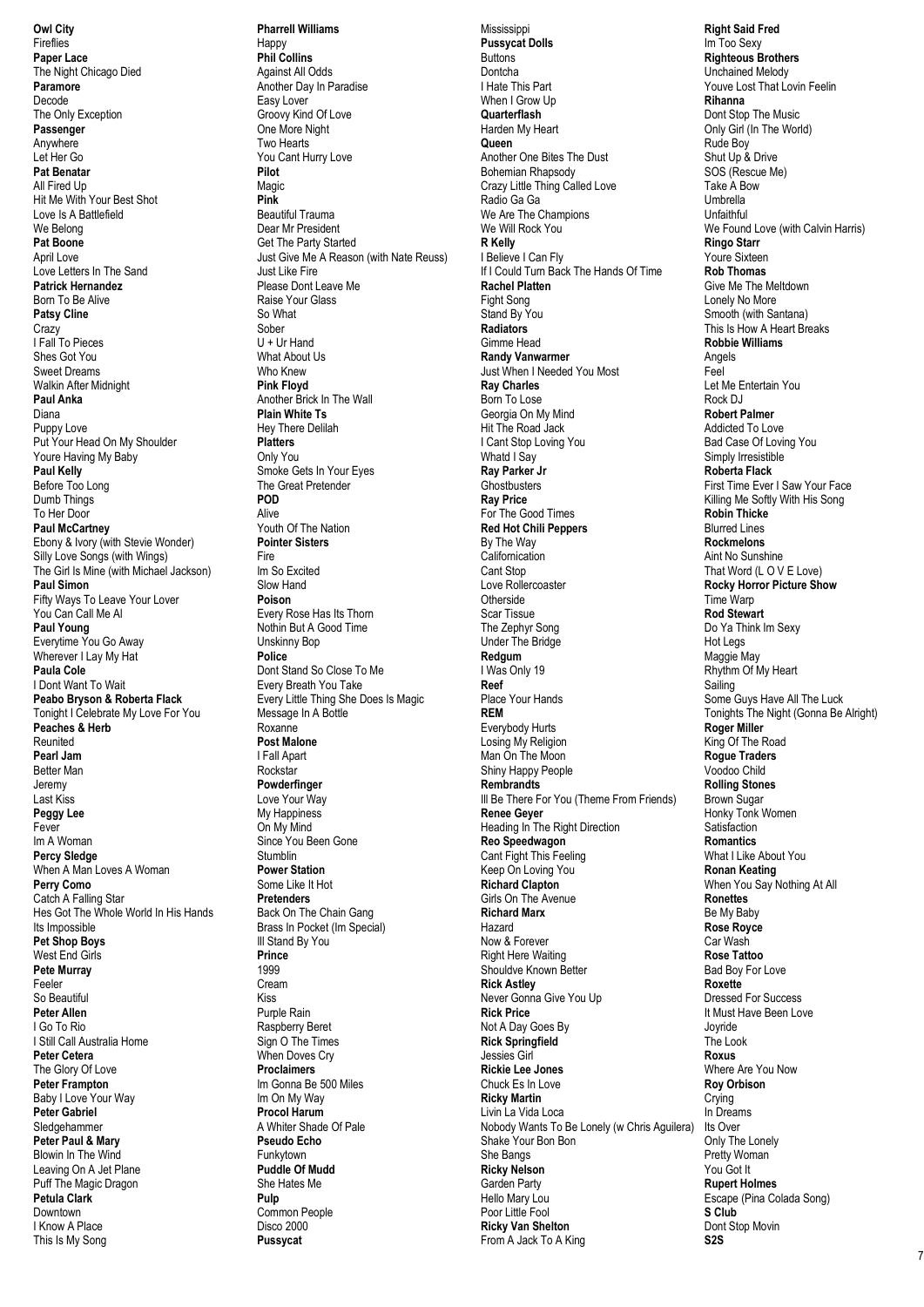Sister **Sade** Smooth Operator **Salt N Pepa** Lets Talk About Sex Push It Shoop **Sam & Dave** Soul Man **Sam Brown** Stop **Sam Cooke** You Send Me **Sam Hunt** Body Like A Back Road **Sam Smith** Too Good At Goodbyes **Sam The Sham** Wooly Bully **Sammi Smith** Help Me Make It Through The Night **Sammy Davis Jr** The Candy Man **Santana** Maria Maria **Sara Bareillas** Love Song **Sara Storer & John Williamson** Raining On The Plains **Sarah Mclachlan** Angel **Savage Garden** Break Me Shake Me I Knew I Loved You I Want You The Animal Song To The Moon & Back Truly Madly Deeply **Scissor Sisters** I Dont Feel Like Dancing **Scorpions** Wind Of Change **Screaming Jets** Better Eve Of Destruction Helping Hand October Grey Sad Song **Seal Crazy** Kiss From A Rose **Searchers** Love Potion Number Nine **Seekers** A World Of Our Own Ill Never Find Another You Morningtown Ride The Carnival Is Over We Are Australian **Selena Gomez & Marshmello Wolves Shaggy** Hey Sexy Lady It Wasnt Me **Shakaya** Stop Calling Me **Shakira** Objection Tango Underneath Your Clothes Whenever Wherever **Shangri Las** Leader Of The Pack **Shania Twain** Any Man Of Mine Dont Be Stupid From This Moment On If Youre Not In It For Love Im Gonna Getcha Good Im Holdin On To Love (To Save My Life) Man I Feel Like A Woman That Dont Impress Me Much Whose Bed Have Your Boots Been Under Youre Still The One **Shannon Noll** Burn Learn To Fly

What About Me **Shawn Mendes** In My Blood Theres Nothing Holdin Me Back Treat You Better **Shawn Mullins** Lullaby **Sheena Easton** Modern Girl Morning Train (Nine To Five) **Sherbet** Howzat **Sheryl Crow** All I Wanna Do If It Makes You Happy Strong Enough **Shirelles** This Is Dedicated To The One I Love Will You Love Me Tomorrow **Shirley Bassey** Big Spender **Sia** Chandelier Titanium **Silverchair** Freak The Greatest View Tomorrow **Simon & Garfunkel** Bridge Over Troubled Water Mrs Robinson Sounds Of Silence **Simple Minds** Dont You Forget About Me **Simple Plan** Addicted Perfect Shut Up Welcome To My Life **Simply Red** Holding Back The Years If You Dont Know Me By Now Moneys Too Tight To Mention **Sinead Oconnor** Nothing Compares 2 U **Sister Sledge** We Are Family **Sixpence None The Richer** Kiss Me There She Goes **Skyhooks** All My Friends Are Getting Married Ego Is Not A Dirty Word Horror Movie Jukebox In Siberia **Slim Dusty** Duncan Gday Gday Pub With No Beer **Smash Mouth** All Star Cant Get Enough Of You Baby Im A Believer Walking On The Sun **Smashing Pumpkins** 1979 Bullet With Butterfly Wings Tonight Tonight **Smokey Robinson & Miracles** Tears Of A Clown The Tracks Of My Tears **Smokie** Living Next Door To Alice **Snow Patrol** Chasing Cars **Soft Cell** Tainted Love **Sonia Da Da** You Dont Treat Me No Good **Sonny & Cher** I Got You Babe **Soul II Soul** Back To Life **Soul Asylum** Runaway Train **Southern Sons**

Heart In Danger **Spandau Ballet** True **Spice Girls** 2 Become 1 Wannabe **Spiderbait** Black Betty **Spin Doctors** Two Princes **Split Enz** I Got You I See Red Six Months In A Leaky Boat **Stacie Orrico Stuck** Theres Gotta Be (More To Life) **Staind** Its Been Awhile **Starland Vocal Band** Afternoon Delight **Stars On 45** Beatles Medley **Stars On 54** If You Could Read My Mind **Starsailor** Four To The Floor **Starship** Nothings Gonna Stop Us Now Sara We Built This City **Status Quo** Rockin All Over The World Whatever You Want **Stealers Wheel** Stuck In The Middle With You **Steam** Na Na Hey Hey Kiss Him Goodbye **Stephanie Mills** Never Knew Love Like This Before **Steppenwolf** Born To Be Wild **Steve Earle** Copperhead Road **Steve Harley & Cockney Rebel** Make Me Smile (Come Up & See Me) **Steve Miller Band** Abracadabra Rock n Me The Joker **Steve Perry** Oh Sherrie **Steve Winwood** Higher Love **Steven Stills** Love The One Youre With **Stevie Nicks** Rooms on Fire Stop Draggin My Heart Around (w Tom Petty) **Stevie Wonder** I Just Called To Say I Love You Living For The City My Cherie Amour Superstition Yester Me Yester You Yesterday You Are The Sunshine Of My Life **Stevie Wright** Evie **Sting** If I Ever Lose My Faith In You If You Love Somebody Set Them Free **Stray Cats** Rock This Town Stray Cat Strut **Stylistics** You Are Everything **Styx** Babe Show Me The Way **Sue Thompson** Sad Movies (Make Me Cry) **Sugar Ray** Every Morning When Its Over **Sugarland & Little Big Town** Life In A Northern Town

**Sunnyboys** Alone With You **Superjesus Gravity Supremes** Baby Love Come See About Me Stop In The Name Of Love Where Did Our Love Go You Cant Hurry Love You Keep Me Hanging On **Survivor** Eye Of The Tiger **Suzi Quatro** Can The Can Devilgate Drive Stumblin In (with Chris Norman) Wild One **Sweet** Ballroom Blitz Fox On The Run **Swing Out Sister** Breakout **Swingers** Counting The Beat **Swinging Blue Jeans** Hippy Hippy Shake **T Rex** Get It On **Taio Cruz** Dynamite **Take That** Back For Good **Tal Bachman** Shes So High **Talking Heads** Burning Down The House **Tammy Wynette** D I V OR CE Stand By Your Man **Tavares** Heaven Must Be Missing An Angel **Taxiride** Creeping Up Slowly Get Set **Taylor Dayne** Ill Always Love You **Taylor Swift** Blank Space Fifteen Love Story Shake It Off Today Was A Fairytale We Are Never Ever Getting Back Together White Horse You Belong With Me **Tears For Fears** Everybody Wants To Rule The World **Shout Ted Mulrey Band** Jump In My Car **Temptations** Aint Too Proud To Beg My Girl **Terry Jacks** Seasons In The Sun **Texas** I Dont Want A Lover **Thin Lizzy** The Boys Are Back In Town Whiskey In The Jar **Third Eye Blind** Semi Charmed Life **Thirsty Merc** In The Summertime Someday Someday **Three Degrees** When Will I See You Again **Three Dog Night** Black & White Joy To The World Mama Told Me (Not To Come) **Tiffany** I Think Were Alone Now **Timbaland & Onerepublic** Apologize